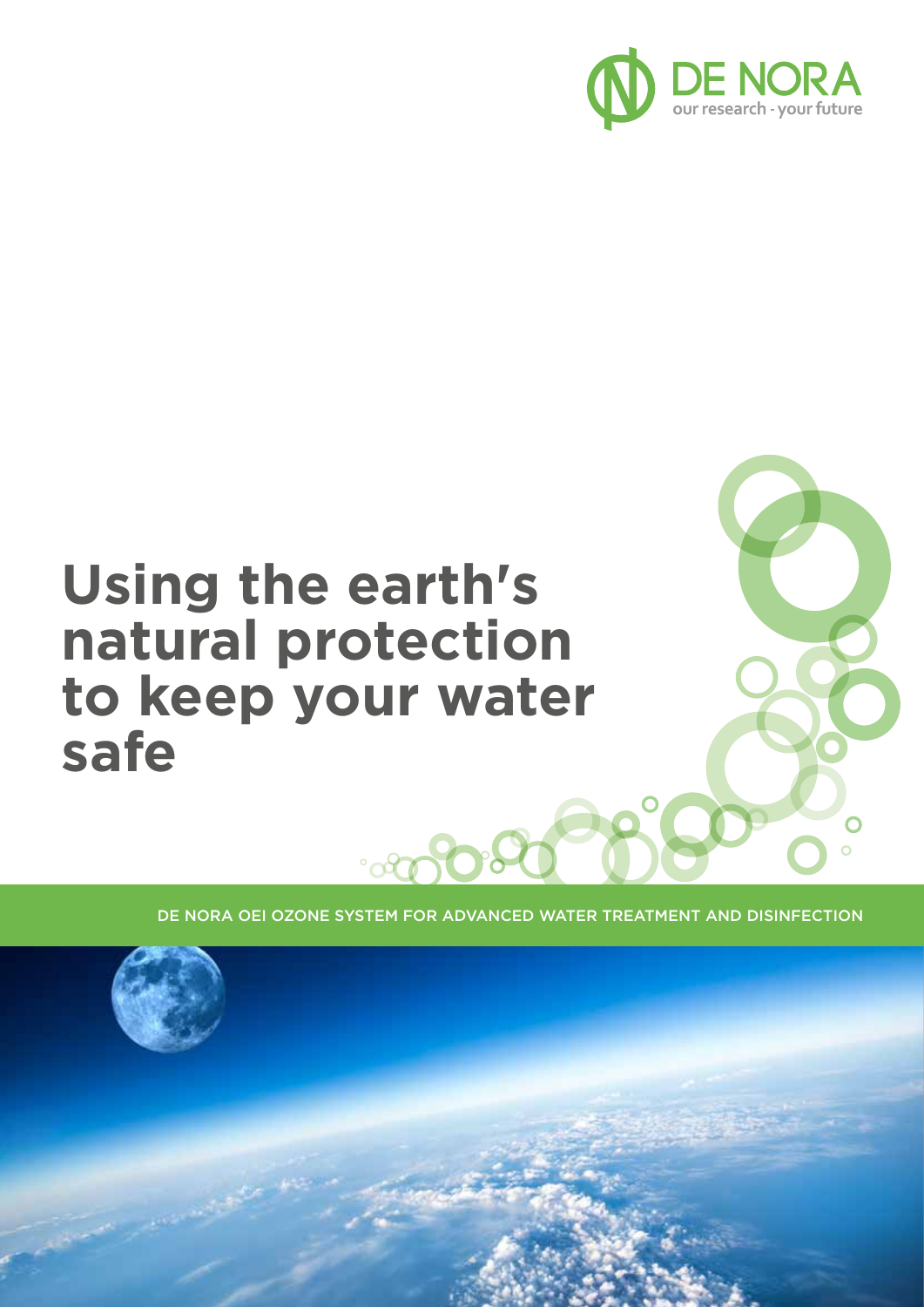**The growing demand and consumption water for wide ranging industrial applications has led to increased volumes of water sources containing difficult to treat pollutants.**

**De Nora OEI bespoke ozone solutions are built on the industry's longest experience.**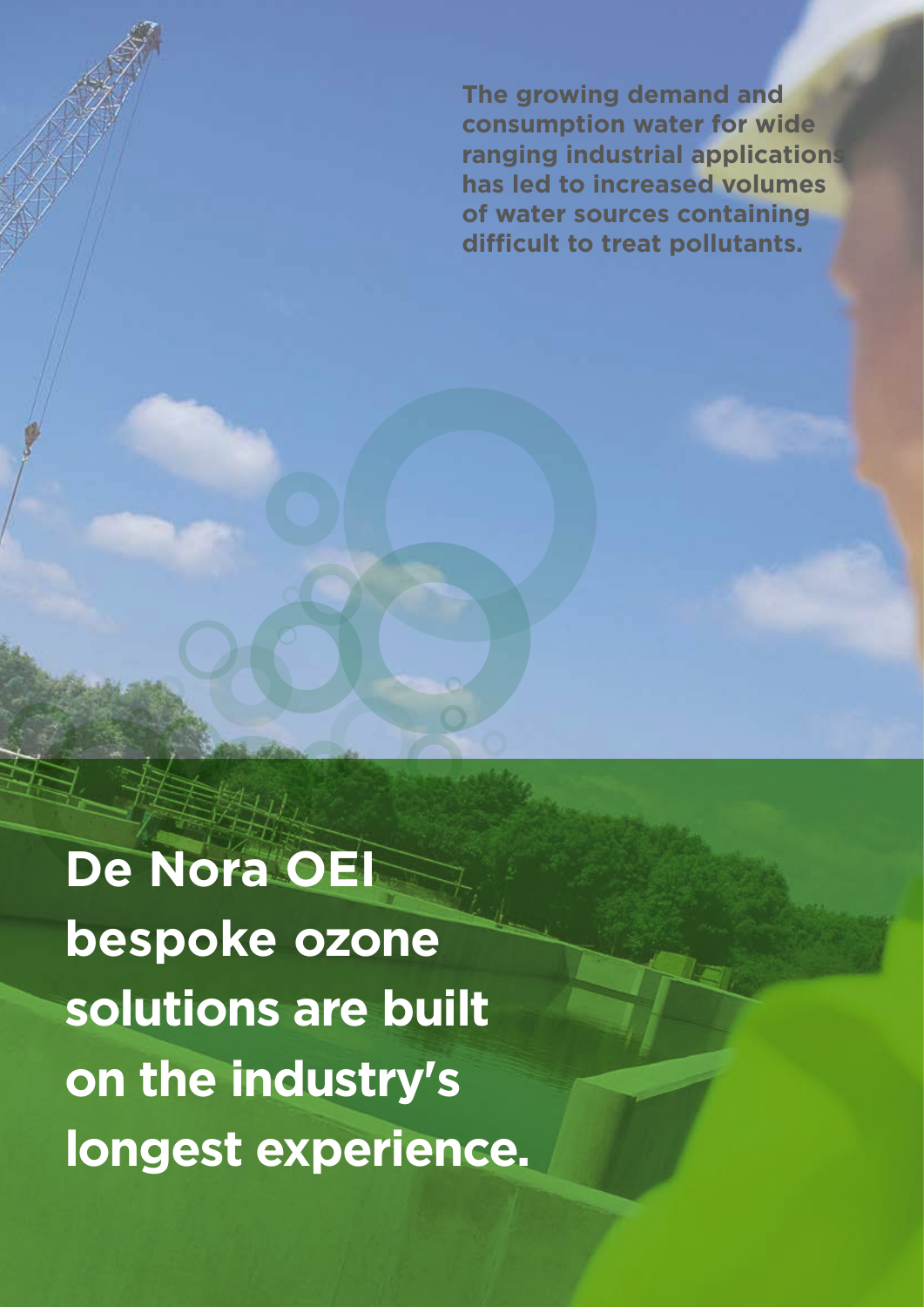

# **Ozone offers a range of advantages:**

- No residuals creating biological sub-products
- Quick reaction time
- No chemical compounds required generated by air or pure oxygen
- Can be produced on-site as required
- The strongest natural oxidants

# **Rely on De Nora for your ozone needs**

# **Long history of ozone experience:**

With more than 45 years' of dedication to solving some of the toughest problems and treating some of the most difficult pollutants such as hydrocarbons, surfactants and phenols, OEI is one of the original pioneers of ozone treatment solutions for industrial applications.

#### **Close to you - everywhere:**

Being a part of De Nora, a global organisation with employees experienced across marine, municipal, energy and industrial markets in North America, Latin America, Europe, the Middle East and Asia, means you benefit from access to a global network of knowledgeable technical and aftersales support.

# **Flexible and tailor-made solutions**

De Nora listens and works closely with you to develop and supply the best available solution for your needs.

# **Performance you can trust**

De Nora offers a reliable solution to maximise ozone concentration while minimising energy requirements.

# **Innovation at our core:**

With 349 patents across the group applied to over 2,000 individual applications, De Nora is unique in terms of the range of disinfection technologies under its belt; from ozone, ultraviolet, peroxide, advanced oxidation, electrochemical, gas feed, chlorine dioxide through to chemicals and tablet feeders.



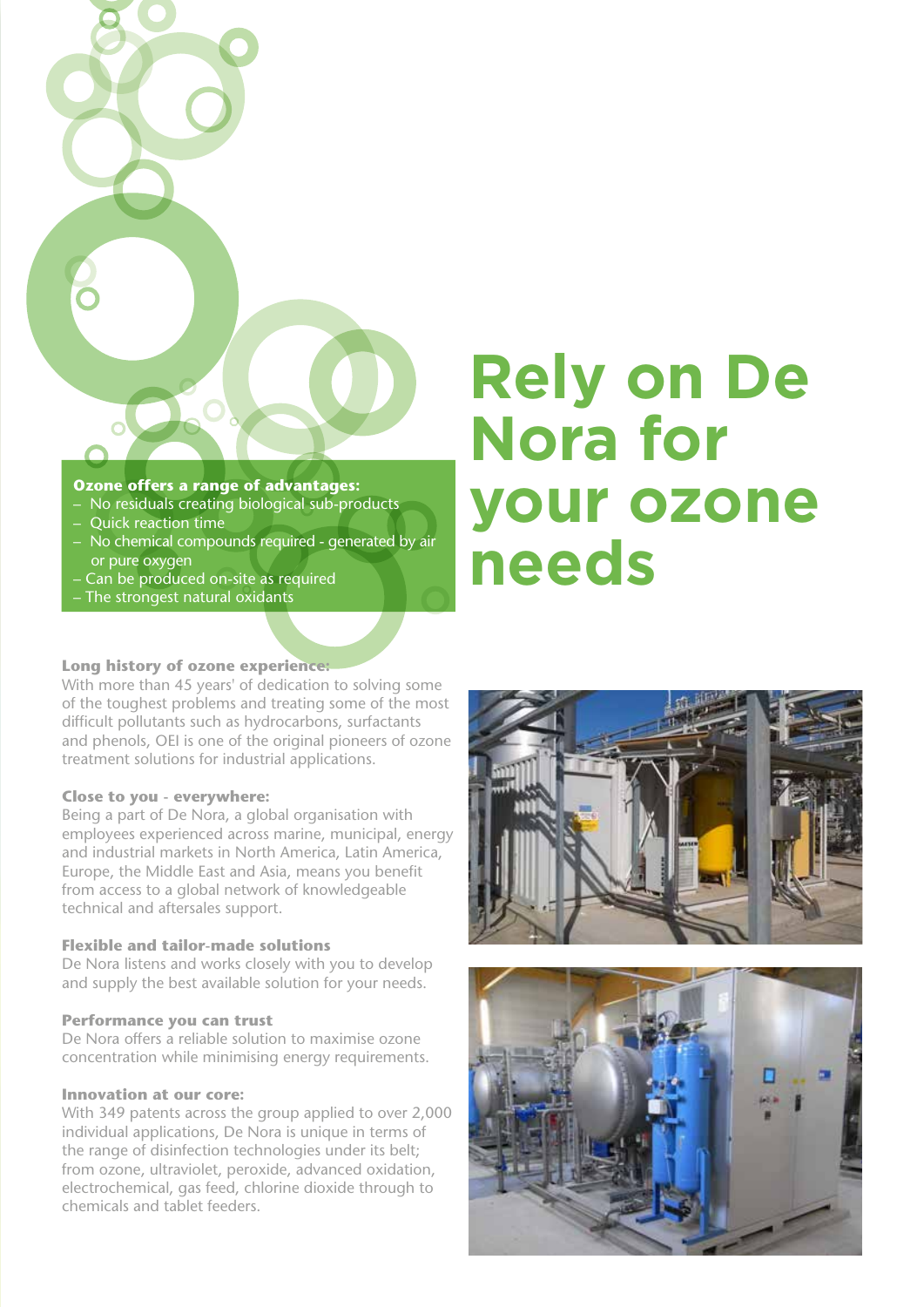# **Markets and applications**

#### **Municipal Drinking Water**

Because of its excellent disinfection and oxidation qualities, ozone is widely used for drinking water treatment.

- **Municipal plants**: ozone can be added at several points throughout the treatment system, such as during preoxidation, intermediate oxidation or final disinfection. Usually, it is recommended to use ozone for pre-oxidation, before sand filters or with active carbon filters  $(CAC)$ .
- **Industrial systems**: oxidation of iron, manganese and organic compounds contained in well water for drinking purposes or as process water.

#### **Food and Beverage**

These markets need non-residuals and green solutions to increase the food quality and food shelf life.

- Drinking water disinfection, filling machines and bottles washing by ozonated water.
- CIP (clean in place) circuit disinfection and biofilm formation prevention.
- Fruit and vegetable washing by ozonated water.
- Water teuse in fruit and vegetable washing lines.
- Cold rooms and storages air treatment to prevent bacteria and mold development.
- Cereals treatment for aflatoxins and mycotoxins oxidation.
- Fish farming water treatment.

#### **Municipal Wastewater**

Ozone is generally used as final stage for colour and odour removal but also for specific pollutants oxidation and final disinfection.

- Wastewater final polishing and disinfection: disinfection, odour and color removal, cyanides, phenols and ccomplex organic molecules oxidation. A final ozone treatment enables water reuse for applications such as irrigation and wash-water.

- **Micropollutant treatment**: pharmaceutical and agriculture residuals cannot be completely treated by traditional biological and chemical processes. Many of these substances have an endocrine effect on the hormonal system of humans and animals. These so-called endocrine disrupting compounds (EDCs) have an impact even at low concentrations.

- **Ozone and Biofiltration**: the combination of TETRA and OEI long standing technologies to obtain an high quality and reusable water. COD, BOD, TSS, complex organic molecules such as micropollutants and nitrogen compounds are removed by a single final polishing stage.

#### **Industrial Wastewater**

Industrial wastewater is caracterized by specific pollutants that cannot be treated simply by traditional biological and chemical processes.

- **Wastewater final polishing:** phenol and hydrocarbon oxidation in refineries and chemical wastewater, colour and surfactants oxidation in textile wastewater, micropollutants oxidation in pharmaceutical wastewater, COD and BOD oxidation to meet discharge limits and wastewater disinfection.
- **Pilot units and pilot tests:** OEI offers a professional service to design the best ozone and AOP solution tailored for each specific case through internal laboratory analysis, pilot plants, and pilot units for test on-site.

**Combining De Nora's established ozone and biofiltration solutions ensures an ideal method of removing COD, BOD, TSS, complex organic molecules and nitrogen compounds from wastewater**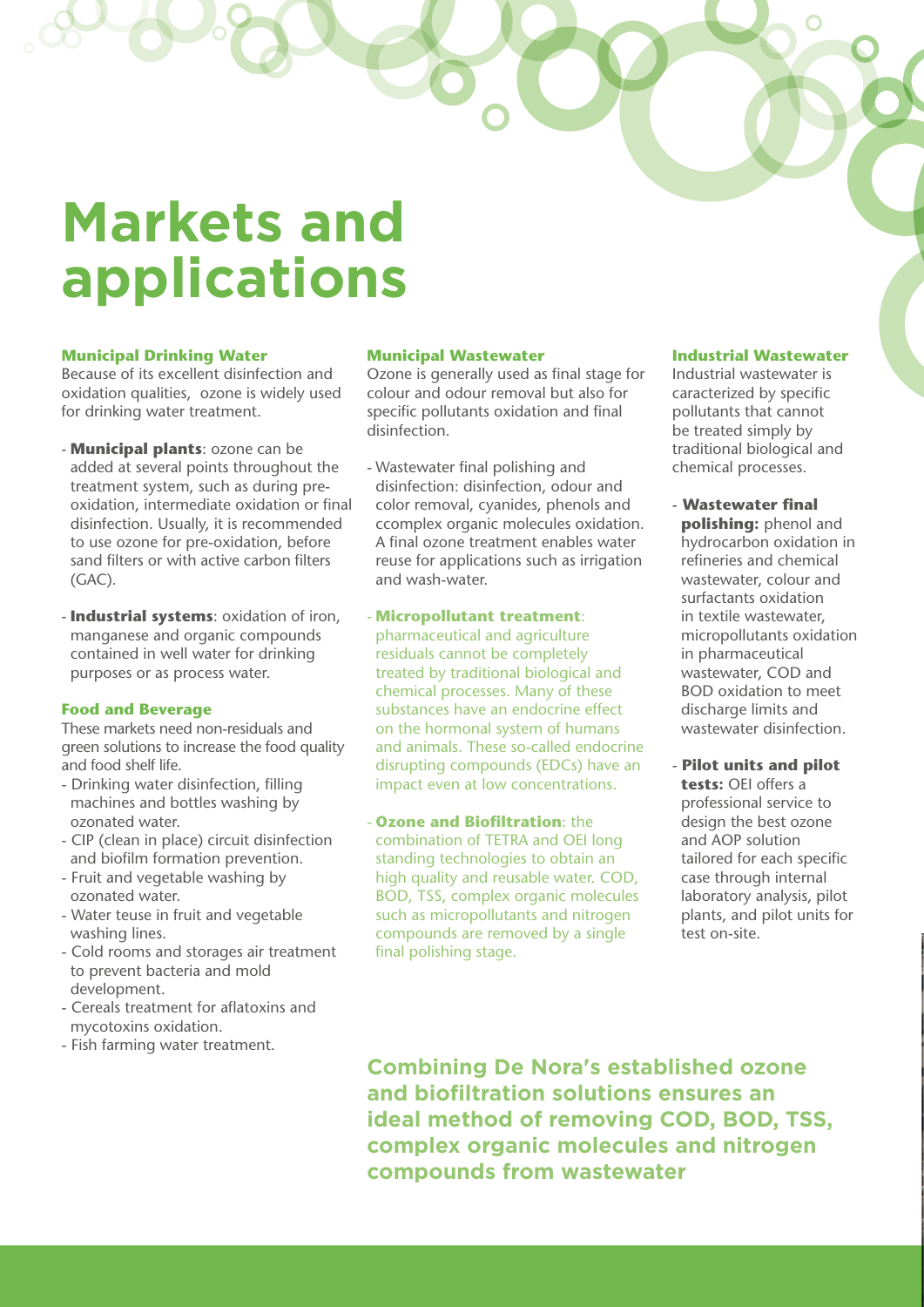**We understand that each wastewater treatment requirement is unique, even across the same industry. OEI offers the expertise to ensure you get the most effective technical solution through pilot plants, testing and scale units.**

# **Swimming Pools & Spa**

Ozone can be used for private, municipal or commercial swimming pools. There are a number of health-related and system-related advantages of ozone for these applications including:

- Prevention / reduction in chloramines
- Prevention / reduction of chlorine off-gassing
- Inhibition of the formation of chloroorganic byproducts such as trihalomethanes (THMs) (toxic or carcinogenic)
- Reduction / elimination of caustic gases
- Reduction or elimination of chlorine odours
- Increases in overall effectiveness of your entire filtration system
- Greater effectiveness against giardia lamblia and *Cryptosporidium* organisms

# **Air Treatment**

A new solution that combines  $O<sub>3</sub>$  gas with selective dry scrubbers. Pre-oxidation by O<sub>2</sub> oxidizes the organic compounds and a final dry scrubber stage, by a selective media, removes H2S, Ammonia and other inorganic compounds. TheOzone increase the life of the media.

Advantages compared with a traditional wet scrubber:

- 95% reduction of odour and pollutants with a single stage
- High efficiency even against gas streams with variable pollutants loads
- No water or chemicals required
- Low contact time that means compact systems with small foot-print
- Media life guaranteed and measurable

#### **Biological Sludge Reduction**

Biological sludge disposal is one of the major costs for a wastewater treatment plant. Biological Sludge Oxydation treats a partial stream of the return sludge. Sludge is metabolized back in the aeration basin. Damaged cellular structures of strongest organisms use energy derived from the consumption of nutrients for the restoration of the cell and not for reproduction.

Reduction of up to -40- 50% of additional sludge requiring disposal, - 30% reduction of chemicals for sedimentation and flocculation, -30% of dewatering costs, -25% of filtration costs, -25% of transport costs, -90% of filamentous bacteria (main cause of foaming and bad bulking).

#### **AOP (Advanced Oxidation Process)**

Pollutants and molecules are becoming more and more complex and standard processes or stand alone technologies are not enough.

For difficult industrial applications, ozone by itself may insufficient or may be too expensive. OEI combines ozone and/or ultraviolet, Peroxide and electrochemistry to design cost effective advanced oxidation processes that through OH. radicals formation can treat very hard pollutants and complex molecules. OEI can perform laboratory tests or on-site analysis through to specific pilots plant to define the most effective combination of technologies.

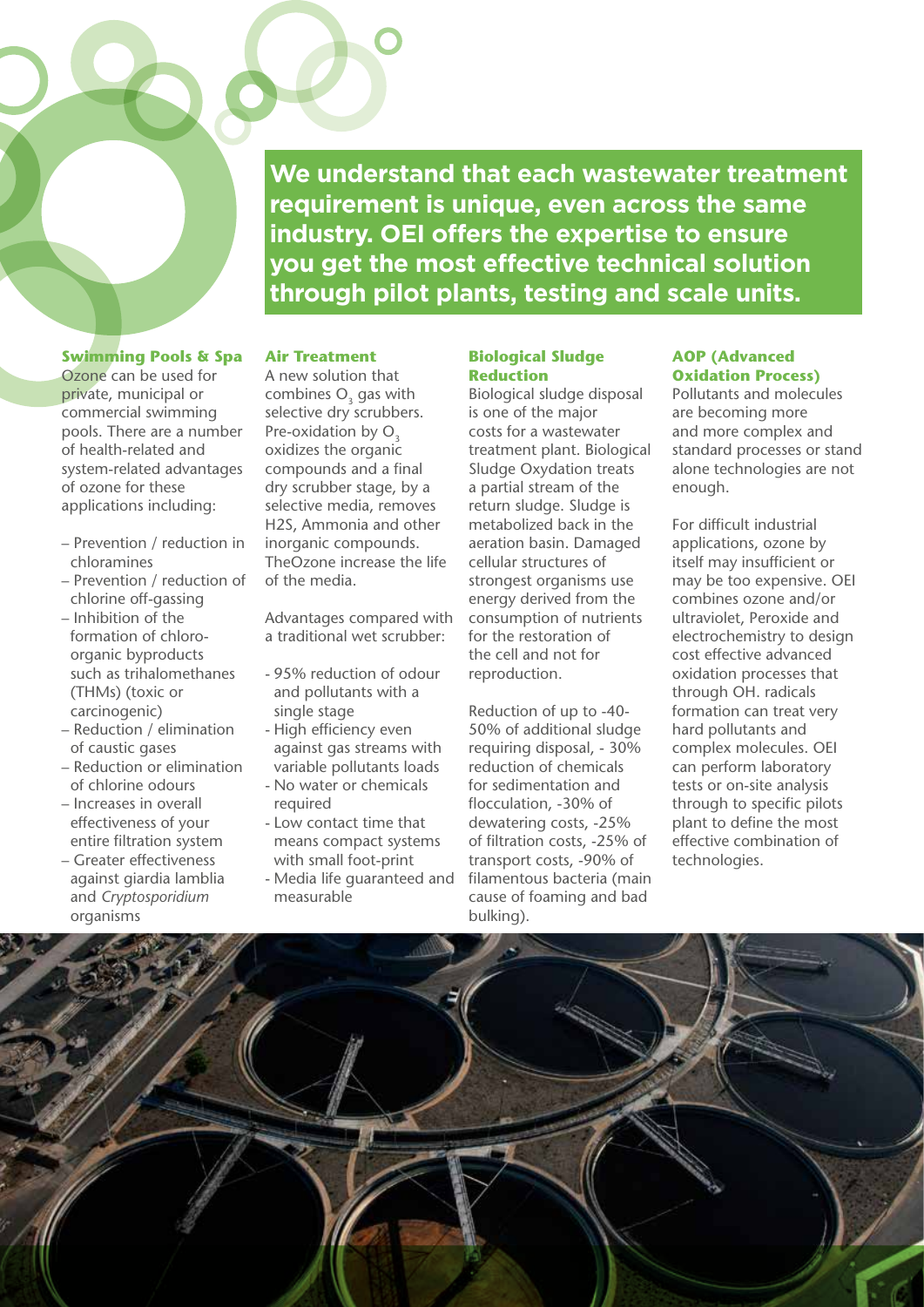# **Ozono Elettronica Internazionale Models**

### **MCP-XTL Series**

The MCP-XTL is the OZONO ELETTRONICA INTERNAZIONALE midsize range of ozone generators. Five different systems are able to produce between 40g/h and 1,400 g/h of ozone with ozone concentrations between 2 % wt and 15 % wt. All systems have a compact design and are integrated into a painted stainless steel cabinet, which also includes the air feed gas drying system for ozone production from air. Water cooled ozone generator and air cooled PSU.

# **TPF-XTL Series**

The TPF-XTL is the OZONO ELETTRONICA INTERNAZIONALE S.R.L.mid-large size range of ozone generators. TPF-XTL systems produce between 1 kg/h and 44 kg/h of ozone with ozone concentrations between 2 % wt and 15 % wt. All systems have a compact design and are skid mounted up to 18 kg/h – even including the air feed gas drying system for ozone production from air. Water cooled ozone generator and air cooled or water cooled PSU.



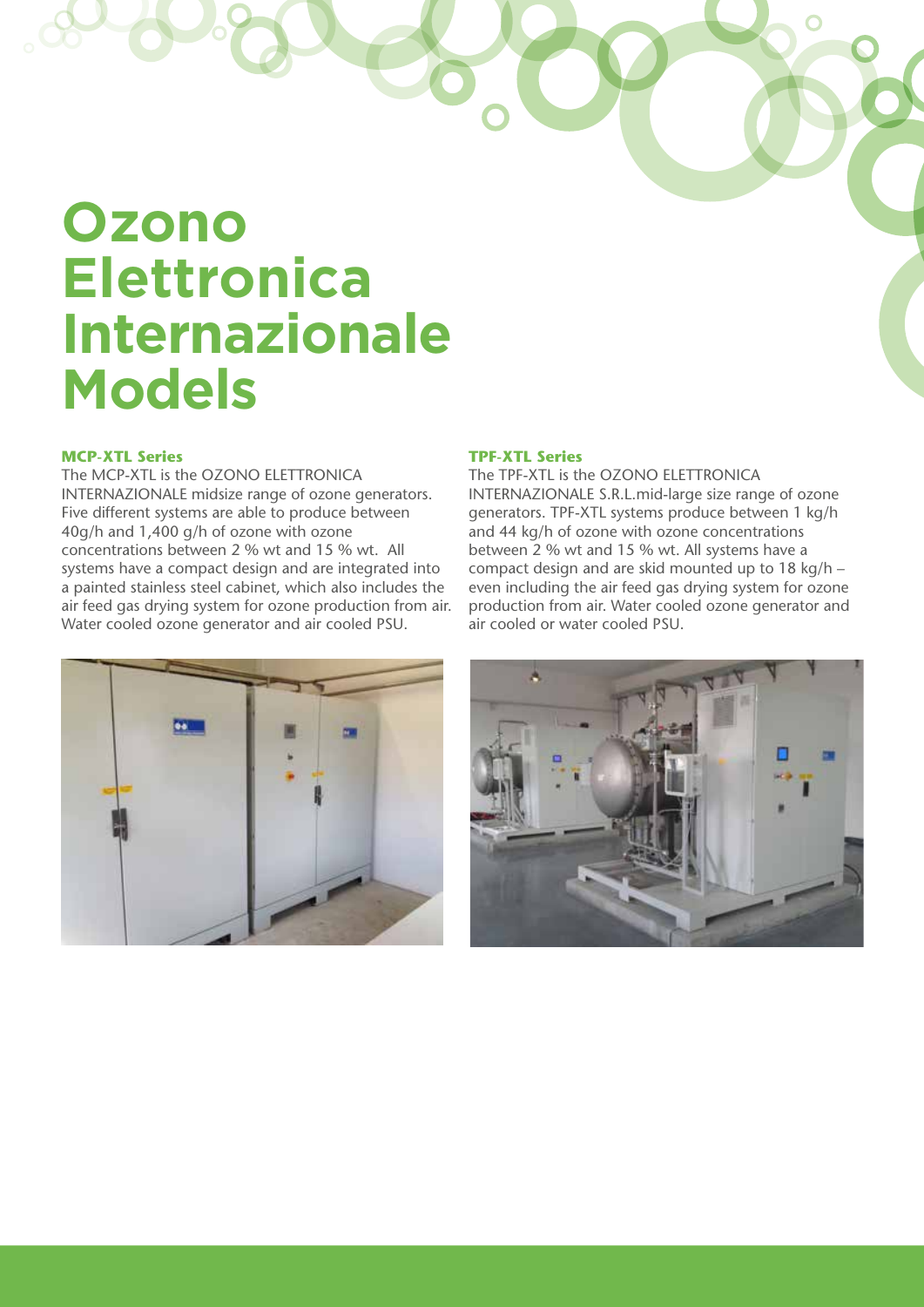**OEI can offer a passive control by fuses or an active control by a specific electronic device O3 SAFEGUARD, according with customer requirements and prefernces. OEI can also combine the two system for an high control level of the equipment.**

# **DTPF-XTL Series**

The DTPF-XTL is the OZONO ELETTRONICA INTERNAZIONALE S.R.L. large size range of ozone generators. DTPF-XTL systems are able to produce up to 100 kg/h of ozone with ozone concentrations between 2 % wt and 15 % wt.Ozone generator and PSU water cooled.

#### **Containerized Solutions**

Containerized tailor made and customized complete solutions including feed gas preparation system, ozone generator, pump-injector or diffusion contact system, safety and process monitoring, MCC for power distribution and Main PLC for complete process managing.



# **OEI Ozone Model Capacities**

De Nora OEI offers a range of models to cater for a wide range of ozone disinfection needs

| Model Name $\vert$ 1 g/h |                | $1$ kg/h |                  | 50 kg/h           | $100$ kg/h |
|--------------------------|----------------|----------|------------------|-------------------|------------|
| MCP-XTL                  | 1g/h - 1,4kg/h |          |                  |                   |            |
| TPF-XTL                  |                |          | 1 kg/h - 44 kg/h |                   |            |
| DTPF-XTL                 |                |          |                  | 9 kg/h - 100 kg/h |            |